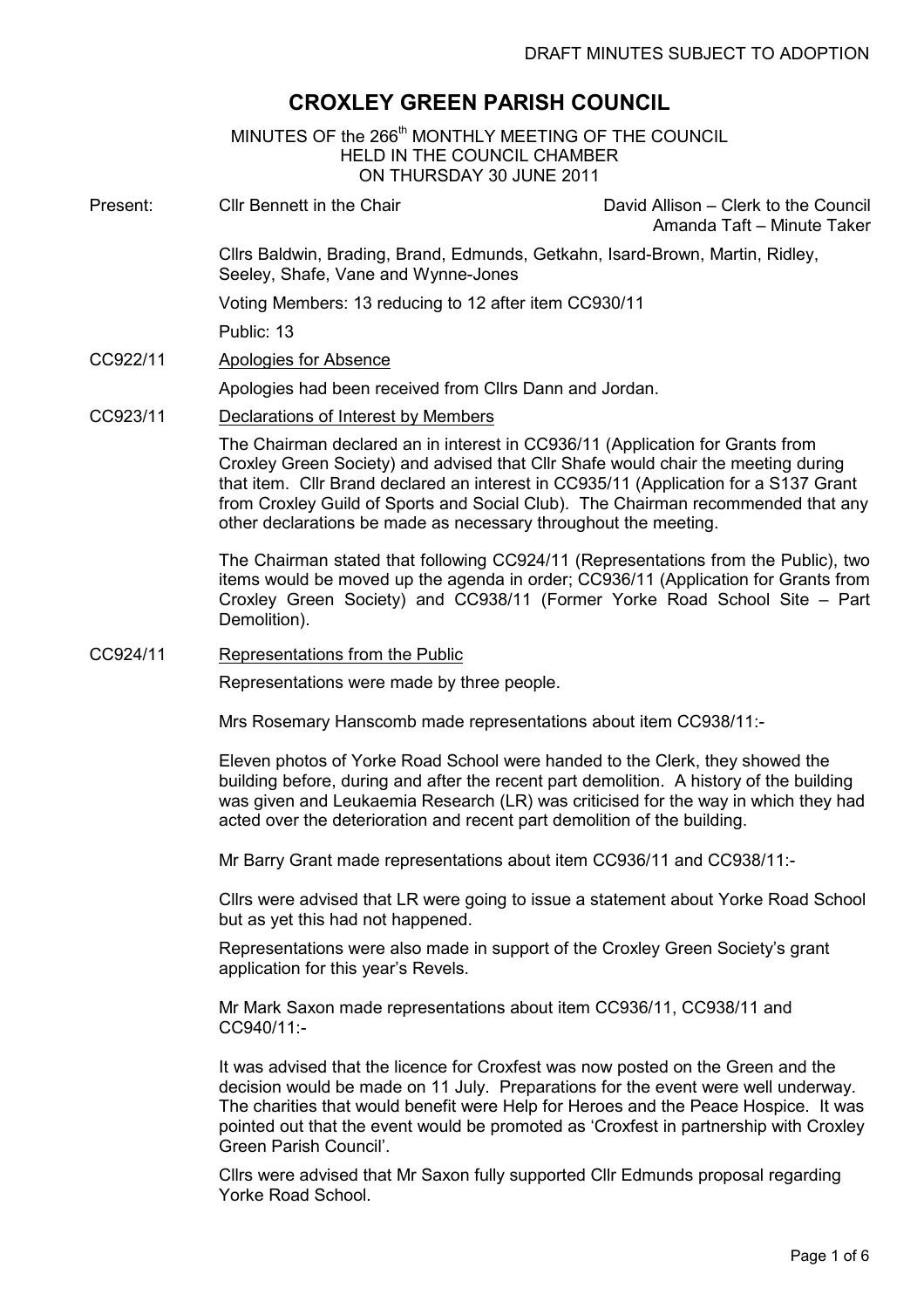Regarding the Council's Responsibilities it was pointed out that things are not always as straightforward as who does what because while lampposts are the responsibility of Hertfordshire Highways, there are some that are the responsibility of the Parish Council.

CC936/11 Applications for Grants from Croxley Green Society

The Chairman stood down and Cllr Shafe as Vice Chair chaired this item. Members were reminded that the Finance and Administration Committee had decided to award an S137 Grant of £1500 in respect of the Revels 2011 and to award an S145 Grant of £2500 in respect of Croxfest 2011 subject to ratification by Council.

It was asked that if Croxfest was not awarded a licence that any grant provided be returned and this was confirmed. It was also asked if the application for Croxfest was a one-off and this was also confirmed as the event will be self funding in future.

## Resolved

• That the Croxley Green Society be awarded a one-off S145 Grant of £2,500 in respect of Croxfest 2011 on the condition that if, for any reason the event is not held, the money is returned to the Parish Council and the proposal was agreed.

A brief discussion ensued regarding the balance of money in the Revels account and it was considered that it was not good practice for the Parish Council to give retrospective grants and instead the application for grant funding should be submitted prior to the event or even proposed during the budget rounds.

## Resolved

• That the Croxley Green Society be awarded a S137 Grant of £1,500 in respect of the Revels 2011 and the proposal was agreed.

# CC938/11 Former Yorke Road School Site – Part Demolition

The Chairman introduced this matter and it was advised by a Cllr that the Chief Executive Officer (CEO) of Three Rivers District Council (TRDC) was satisfied that there had been no collusion between TRDC and Leukaemia Research (LR). In respect of the demolition proceedings by LR, the Building Control officer knew that LR wanted to demolish the Former Yorke Road School but did not think to advise TRDC's Planning Department. A Stop Order was presented to the CEO but he did not sign it although he did get LR to stop voluntarily. The building is very much at risk but LR can finish the demolition if they go through the proper procedures.

A member of the public stood up and advised those present that she had a meeting with LR the next morning regarding the purchase of the property for commercial use. This person added that she had approached LR six months ago but was told that they were not in a position to lease or sell the building. The person then asked that the Parish Council do not take any action until after her meeting on 1 July 2011.

However, it was also considered that LR had acted against the law and regardless of any commercial proposal, the Parish Council should complain to the Charities Commission as the letter would not be considered for three weeks and the letter and wording should be agreed and sent. It was further added that LR should not be allowed to run roughshod in the way that they have and we should not allow it to go on unchallenged and unreported.

Another member of public, a neighbour of the school advised that LR had not undertaken a bat check nor had they turned the gas off before they began the demolition. The neighbour believed LR had been totally irresponsible and believed that due to the heavy equipment still on site, they would be back any day to continue with the demolition.

It was agreed that the word 'illegally' on the supporting paper should read 'unlawfully'.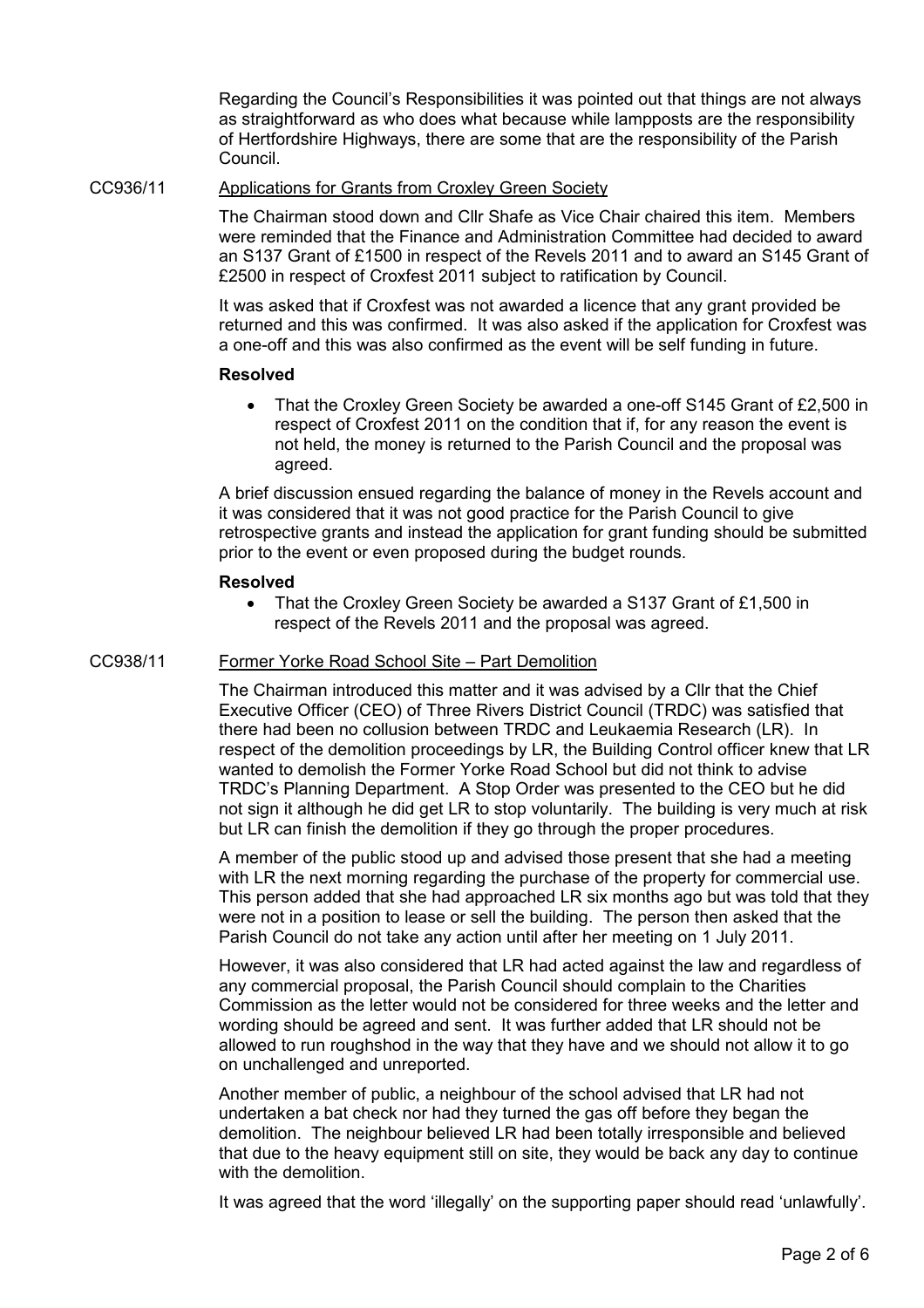A recorded vote was requested. Cllrs Baldwin, Bennett, Brading, Getkahn, Isard-Brown, Martin, Seeley, Shafe and Wynne-Jones voted for the proposal. Cllrs Brand, Edmunds, Ridley and Vane voted against the proposal.

## Resolved

- That the Parish Council write to Steven Halls, CEO of TRDC, supporting his letter regarding this matter
- That the Parish Council write to the Charities Commission (CC) and bring this situation to its notice in respect of the three areas mentioned:
	- 1. Where a charity has acted unlawfully
	- 2. Serious non-compliance in a charity that damages or has the potential to damage its reputation and/or the reputation of charities generally
	- 3. Serious non-compliance in a charity which, left unchecked, could damage public trust and confidence in the CC as an effective regulator.

The letter will not be sent until after the meeting on 1 July 2011.

## CC925/11 Minutes

### Resolved

• that the Minutes of the  $265<sup>th</sup>$  monthly meeting of the Council held on Thursday 28 April 2011 be approved and signed by the Chairman.

# CC926/11 Matters Arising

CC912.2/11 (Matters Arising; EA750/11 British Waterways Adopter Scheme). The Clerk was asked for an update. He replied that he had had a meeting with the Rangers and Karen Fishwick and a list of tasks (to be carried out by the Parish Council and volunteers) had been produced. A walk along the stretch of waterway concerned had been scheduled in the July active works list.

CC912.2/11 (Matters Arising; EA751/11 Posts on the Green). The Clerk was asked for an update and he advised that the matter was in hand and that he was in the process of obtaining quotes to get the best value.

CC914/11 (Special Resolution regarding the Council's Habitual or Vexatious Policy). One Cllr disapproved of the word 'reluctantly' in the proposal however the Clerk advised that the Minutes had been agreed. The Clerk was asked if a letter had been sent to the person concerned and if it had not, it was requested that one be sent.

### CC927/11 Minutes of the APM

### Resolved

• that the Minutes of the APM held on Thursday 28 April 2011 be approved and signed by the Chairman.

# CC928/11 Minutes of the AGM

#### Resolved

• that the Minutes of the AGM held on Thursday 12 May 2011 be approved and signed by the Chairman.

### CC929/11 Extraordinary Meeting 26 May 2011

It was asked if the words 'would be a breath of fresh air' could be added to the representations made by the third member of public (page 2, paragraph 4).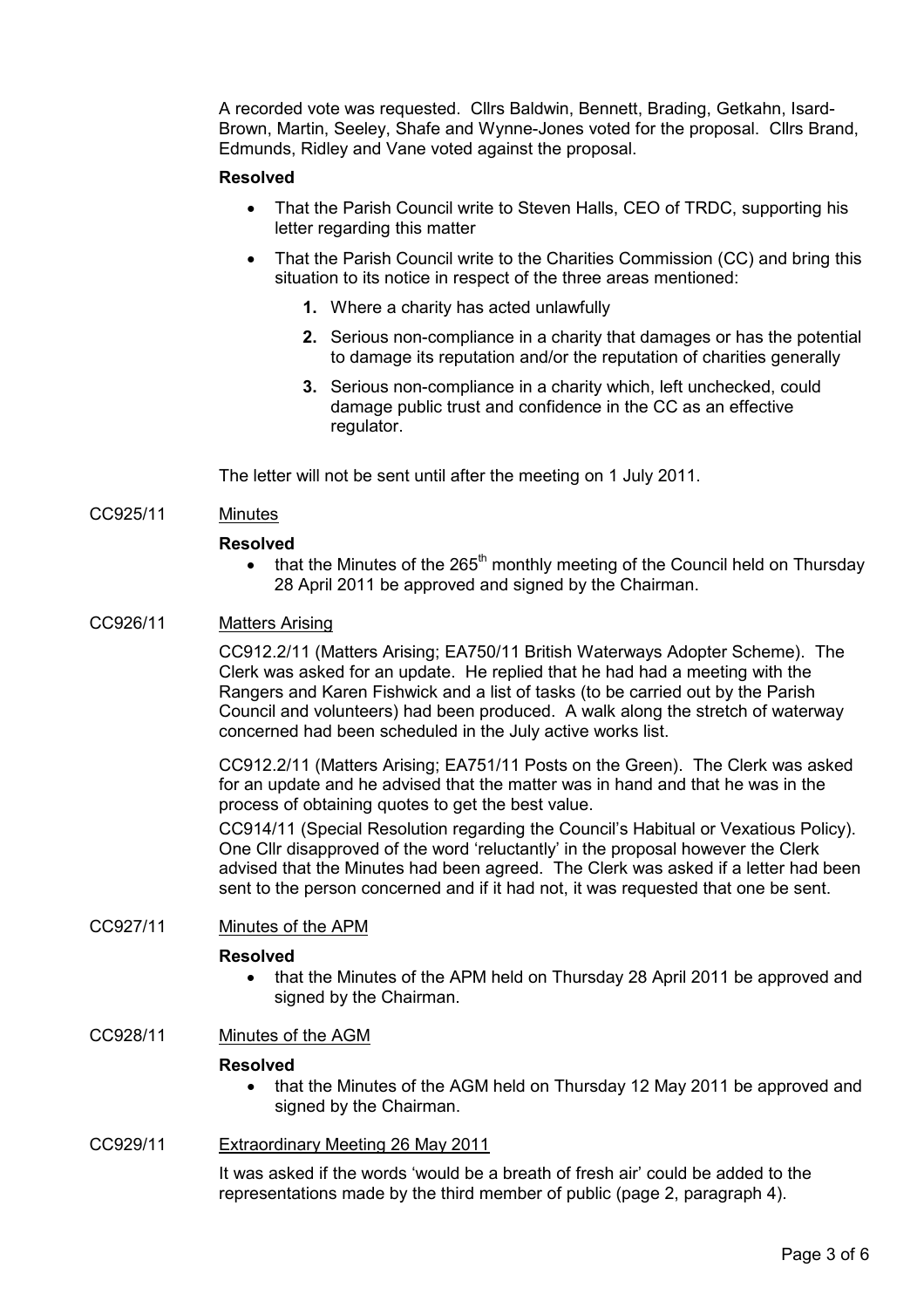The Clerk was asked why some representations were verbatim whilst others were a précis of what had been said. The Clerk explained that if a copy of the representations are given to the office then they can be copied word for word but if verbal representations only are made then the representations are recorded as fully as notes allow. The Clerk added that under new Standing Orders, we will be progressing to having a record of public representations made during the meeting.

The Chairman was criticised by Cllr Brand for the way in which he handled the meeting. Cllr Brand believed that the person who made the second representations 'was a complete disgrace in respect of his attack on me' and he believed it to be a disgrace that the Chairman 'allowed it to go on'. The Chairman advised that public representations is the opportunity for members of the public to state their views and he has no control over the views of others.

Cllr Ridley objected to the second member of the public's representations in respect of 'you charged the council tax payers of Croxley Green £10,000 the last time you sat on the Council' (for a kick wall in Barton Way) as the money is still held by the Council in Reserves. The Chairman again stated he had no power over public representations and moved the meeting on.

## Resolved

- that the amended Minutes of the Extraordinary Meeting held on Thursday 26 May 2011 be approved and signed by the Chairman.
- CC930/11 Matters Arising

See CC929/11.

Cllr Vane left the meeting at this point.

- CC931/11 Committee Reports
- CC931.1/11 Environment and Amenity Committee held on Tuesday 5 April 2011

# Resolved:

- that the Minutes of the Environment and Amenity Committee held on Tuesday 5 April 2011 be adopted as a report of the meeting.
- CC931.2/11 Any matters arising There were no matters arising.
- CC931.3/11 Planning and Development Committee held on Wednesday 6 April, 4 May and 18 May and to note that the meeting scheduled for 20 April was cancelled

### Resolved:

• that the Minutes of the Planning and Development Committee held on Wednesday 6 April, 4 May and 18 May 2011 be adopted as a report of the meeting. It was noted that the meeting scheduled for 20 April 2011 was cancelled due to the fact that planning applications requiring the Committee's attention were not available on the TRDC website.

# CC931.4/11 Any matters arising

There were no matters arising.

- CC931.5/11 Finance and Administration Committee held Thursday 14 April and 12 May 2011 Resolved:
	- that the Minutes of the Finance and Administration Committee held on Thursday 14 April and 12 May 2011 be adopted as a report of the meeting.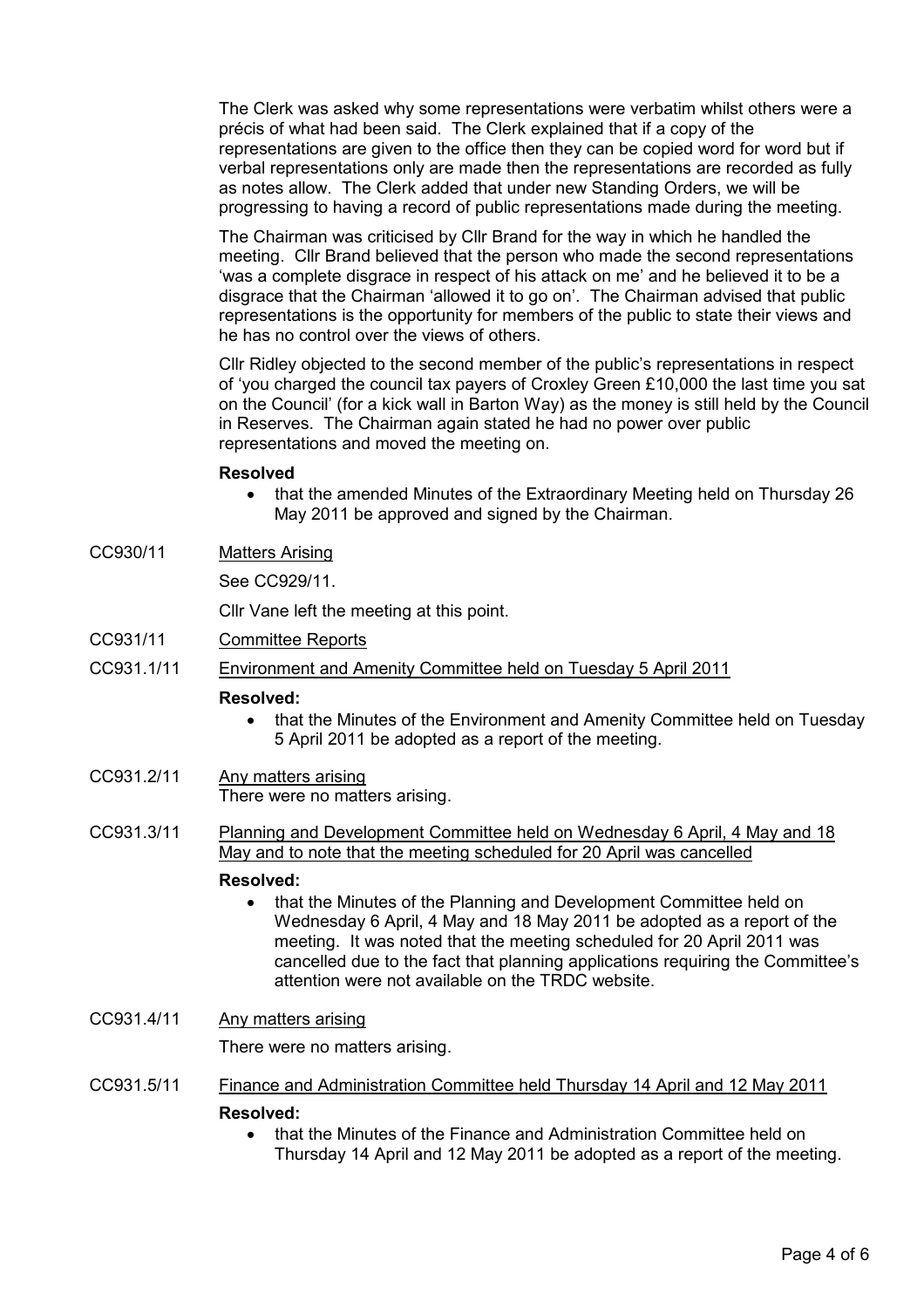CC931.6/11 Any matters arising FA708/11 (Monthly Accounts (month 12)). The Clerk was asked if the accounts included delivery of the Parish Pump and he advised that they did not. The Clerk was then asked if the Rangers purchase all fuel from the Shell garage which he confirmed

# CC932/11 Annual Return – External Audit

to be the case.

The Chairman introduced this item and the Clerk pointed out that under the entry for 31 March 2010 on Section 1 (Accounting Statements), box 9 had been changed from £317,804 to £259,847 as our asset values have been restated from the insured value to the cost value.

### Resolved:

• That Council note and ratify the amendment to the Annual Return which has restated our asset values for the fiscal year ending 31 March 2010 from insured value (£317,804) to cost value (£259,847) and the proposal was agreed.

## CC933/11 Internal Audit Report for the year ending 31 March 2011

This item was introduced by the Chairman and the Clerk advised that the Audit Report was to be received and noted. The Clerk added that there was only one recommendation and Members noted this information.

# CC934/11 Notification of Changes to Standing Orders and Financial Regulations

The Clerk advised those present that this item was on the agenda in order to give notice of potential changes to Standing Orders and it would be adjourned to the next Council meeting. The Clerk was asked what Cllrs should do if they wish to have anything amended. The Clerk asked for comments to be sent to him as soon as possible. Another Cllr suggested a deadline be set and it was agreed that comments on Standing Orders be sent to the Clerk by Friday 22 July.

# CC935/11 Application for a S137 Grant from Croxley Guild of Sports and Social Club

The Chairman introduced this matter and Members were reminded that the Finance and Administration Committee had decided to award an S137 Grant of £2500 to Croxley Guild of Sport in respect of the permanent cricket pitch subject to ratification by Council.

Members discussed this matter and asked if the sum could be increased to £4000 as the money will be returned if the other £6000 funding cannot be secured by the Guild of Sport. The Clerk advised that the application was for £2500 and the agenda item was to discuss and ratify the decision to award £2500.

### Resolved:

• That the sum of £2500 be given by way of an S137 Grant from the 2011/12 budget to Croxley Guild of Sport for a permanent cricket pitch on the condition that the Guild raise the remaining £6000 from other sources and that the funds are not to be released until the other £6000 funding has been secured. The proposal was agreed.

# CC936/11 Applications for Grants from Croxley Green Society

This matter was moved up the agenda – see page 2.

### CC937/11 Village/Community Plan

The Chairman introduced this item and the Clerk was asked for an update on the progress. The Clerk informed Members that the Community Plan was launched at the Revels by Croxley Green Residents' Association and that the Parish Council also